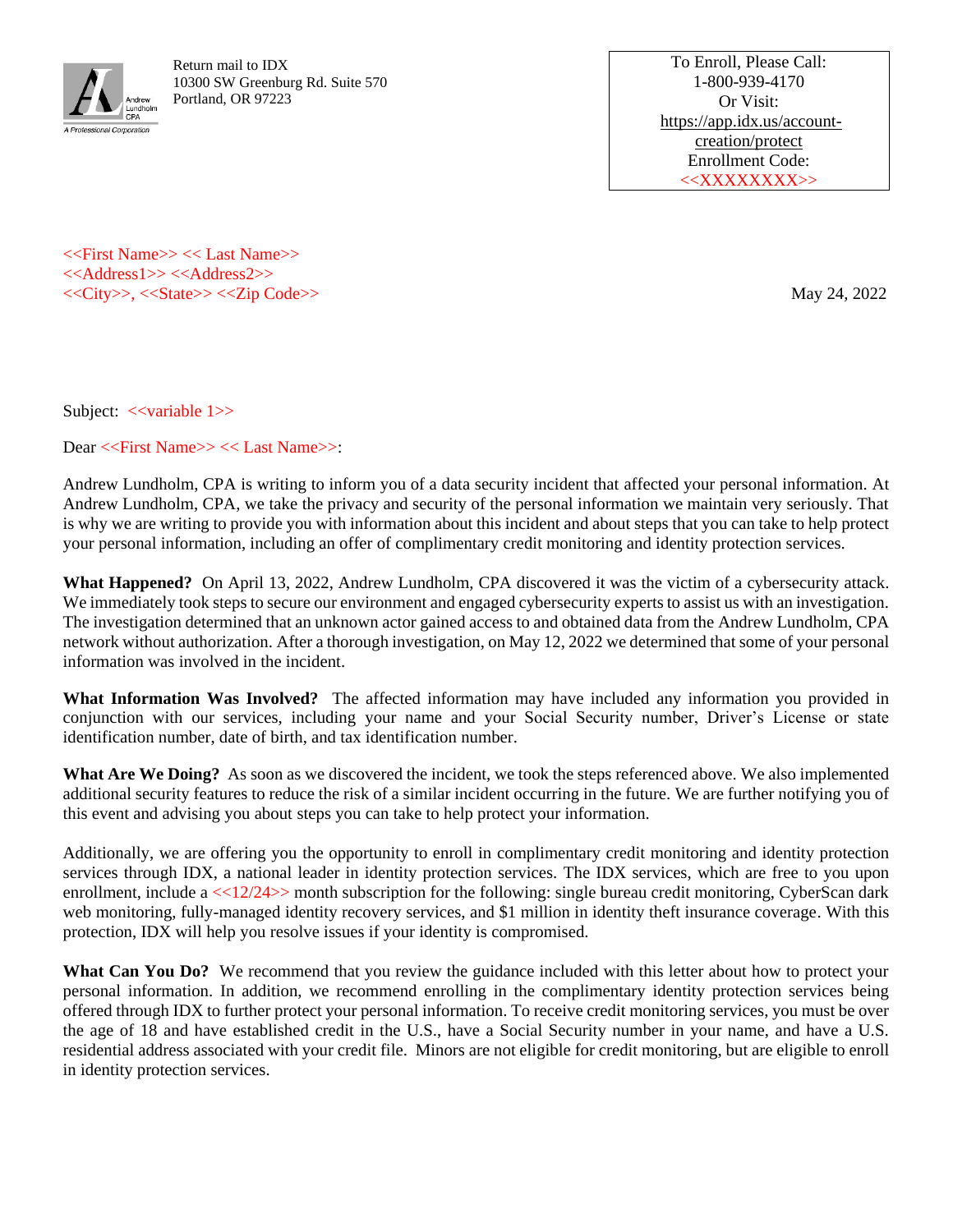To enroll in the complimentary credit monitoring and identity protection services provided through IDX, please call 1- 800-939-4170 Monday through Friday from 6 am – 6 pm Pacific Standard Time or visit [https://app.idx.us/account](https://app.idx.us/account-creation/protect)[creation/protect](https://app.idx.us/account-creation/protect) and insert the Enrollment Code provided above. Please note the deadline to enroll in these complimentary services is August 24, 2022. You will need to reference the enrollment code at the top of this letter when calling or enrolling online, so please do not discard this letter.

**For More Information.** If you have questions about the complimentary services or need assistance, please contact customer service for IDX at 1-800-939-4170. IDX representatives are available Monday through Friday from 6 am  $-$  6 pm Pacific Standard Time. IDX representatives have been fully versed on the incident and can answer questions or concerns you may have regarding protection of your personal information.

Please accept our sincere apologies and know that we deeply regret any worry or inconvenience that this may cause you.

Sincerely,

aude

Andrew Lundholm, CPA Accountant and Owner Andrew Lundholm, CPA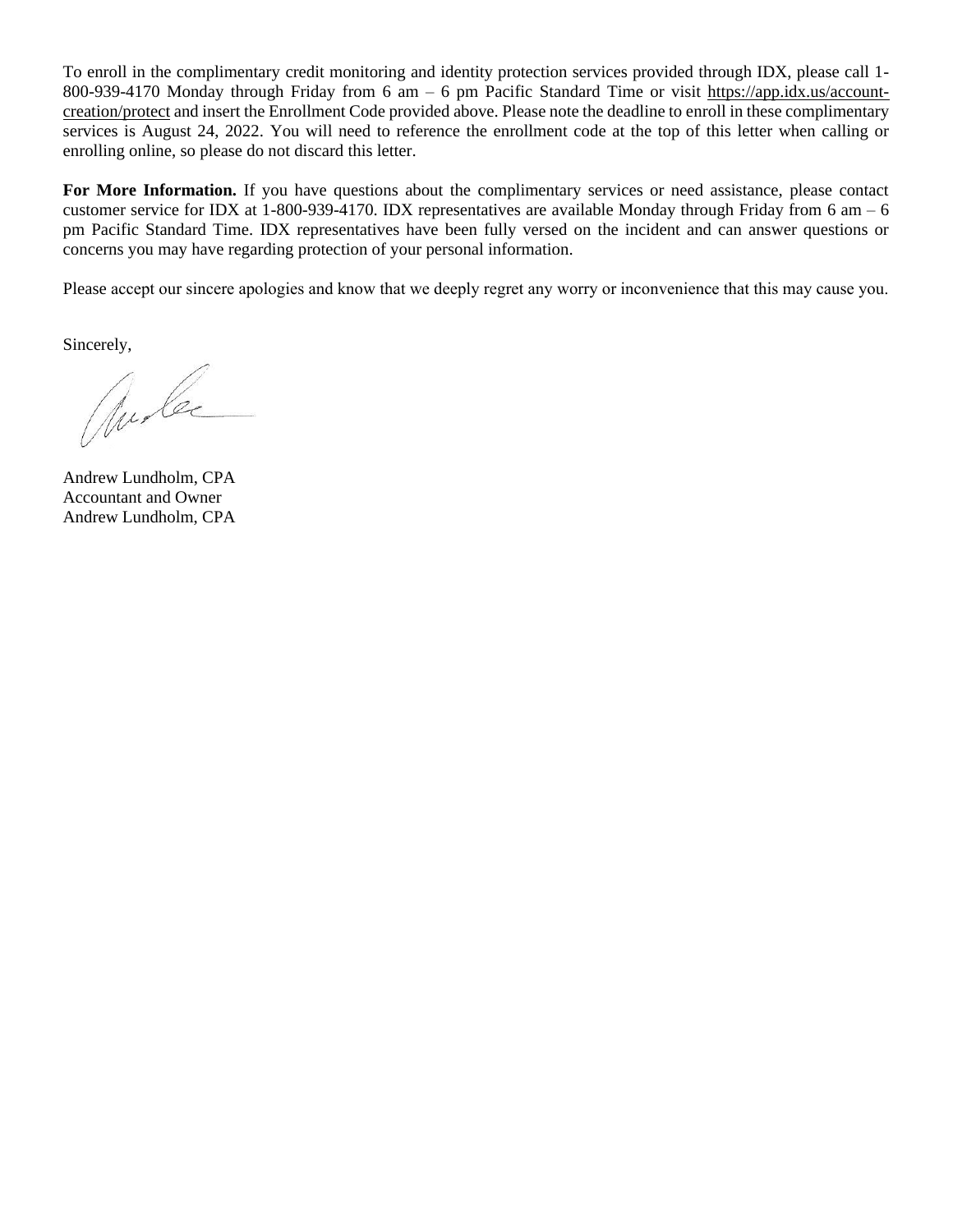## **Additional Steps You Can Take to Help Protect Your Information**

**Review Your Account Statements and Notify Law Enforcement of Suspicious Activity:** As a precautionary measure, we recommend that you remain vigilant by reviewing your account statements and monitoring free credit reports closely for errors and by taking other steps appropriate to protect accounts, including promptly changing passwords. If you detect any suspicious activity on an account, you should promptly notify the financial institution or company with which the account is maintained for remediation assistance or contact a remediation service provider. You also should promptly report any fraudulent activity or any suspected incidence of identity theft to proper law enforcement authorities, your state attorney general, and/or the Federal Trade Commission (FTC). You should also contact your local law enforcement authorities and file a police report. Obtain a copy of the police report in case you are asked to provide copies to creditors to correct your records. Contact information for the Federal Trade Commission is as follows:

*• Federal Trade Commission*, Consumer Response Center, 600 Pennsylvania Ave, NW, Washington, DC 20580, 1- 877-IDTHEFT (438-4338), [www.consumer.ftc.gov,](http://www.consumer.ftc.gov/) [www.ftc.gov/idtheft.](http://www.ftc.gov/idtheft)

**Copy of Credit Report:** You may obtain a free copy of your credit report from each of the three major credit reporting agencies once every 12 months by visiting [http://www.annualcreditreport.com/, c](http://www.annualcreditreport.com/)alling toll-free 877-322-8228, or by completing an Annual Credit Report Request Form and mailing it to Annual Credit Report Request Service, P.O. Box 105281, Atlanta, GA 30348. You can print this form at [https://www.annualcreditreport.com/cra/requestformfinal.pdf.](http://www.annualcreditreport.com/cra/requestformfinal.pdf) Youalso can contact one of the following three national credit reporting agencies:

- *• Equifax*, P.O. Box 740241, Atlanta, GA 30374, 1-800-525-6285, [www.equifax.com.](http://www.equifax.com/)
- *• Experian*, P.O. Box 9532, Allen, TX 75013, 1-888-397-3742, [www.experian.com.](http://www.experian.com/)
- *• TransUnion*, P.O. Box 2000, Chester, PA 19016, 1-800-916-8800, [www.transunion.com.](http://www.transunion.com/)

**Fraud Alerts:** There are two kinds of general fraud alerts you can place on your credit report—an initial alert and an extended alert. You may want to consider placing either or both fraud alerts on your credit report. An initial fraud alert is free and will stay on your credit file for at least 90 days. The alert informs creditors of possible fraudulent activity within your report and requests that the creditor contact you prior to establishing any accounts in your name. You may have an extended alert placed on your credit report if you have already been a victim of identity theft and provide the appropriate documentary proof. An extended fraud alert is also free and will stay on your credit report for seven years. To place a fraud alert on your credit report, contact any of the three credit reporting agencies identified above. Additional information is available at [http://www.annualcreditreport.com. M](http://www.annualcreditreport.com/)ilitary members may also place an Active Duty Military Fraud Alert on their credit reports while deployed. An Active Duty Military Fraud Alert lasts for one year and can be renewed for the length of your deployment.

**Credit or Security Freezes:** Under U.S. law, you have the right to put a credit freeze, also known as a security freeze, on your credit file, for up to one year at no cost. The freeze will prevent new credit from being opened in your name without the use of a PIN number that is issued to you when you initiate the freeze. A security freeze is designed to prevent potential creditors from accessing your credit report without your consent. As a result, using a security freeze may interfere with or delay your ability to obtain credit.

You must separately place a security freeze on your credit file with each credit reporting agency. There is no fee to place or lift a security freeze. For information and instructions on how to place a security freeze, contact any of the credit reporting agencies or the Federal Trade Commission identified above. In order to place a security freeze, you may be required to provide the consumer reporting agency with information that identifies you including your full name, Social Security number, date of birth, current and previous addresses, a copy of your state-issued identification card, and a recent utility bill, bank statement or insurance statement. After receiving your freeze request, each credit bureau will provide you with a unique PIN or password. Keep the PIN or password in a safe place as you will need it if you choose to lift the freeze.

A freeze remains in place until you ask the credit bureau to temporarily lift it or remove it altogether. If the request is made online or via phone, a credit bureau must lift the credit freeze within an hour. If the request is made by mail, then the bureau must lift the freeze no later than three business days after receiving your request.

**IRS Identity Protection PIN:** You can obtain an identity protection PIN (IP PIN) from the IRS that prevents someone else from filing a tax return using your Social Security number. The IP PIN is known only to you and the IRS and helps the IRS verify your identity when you file your electronic or paper tax return. You can learn more and obtain your IP PIN here: [https://www.irs.gov/identity-theft-fraud-scams/get-an-identity-protection-pin.](http://www.irs.gov/identity-theft-fraud-scams/get-an-identity-protection-pin)